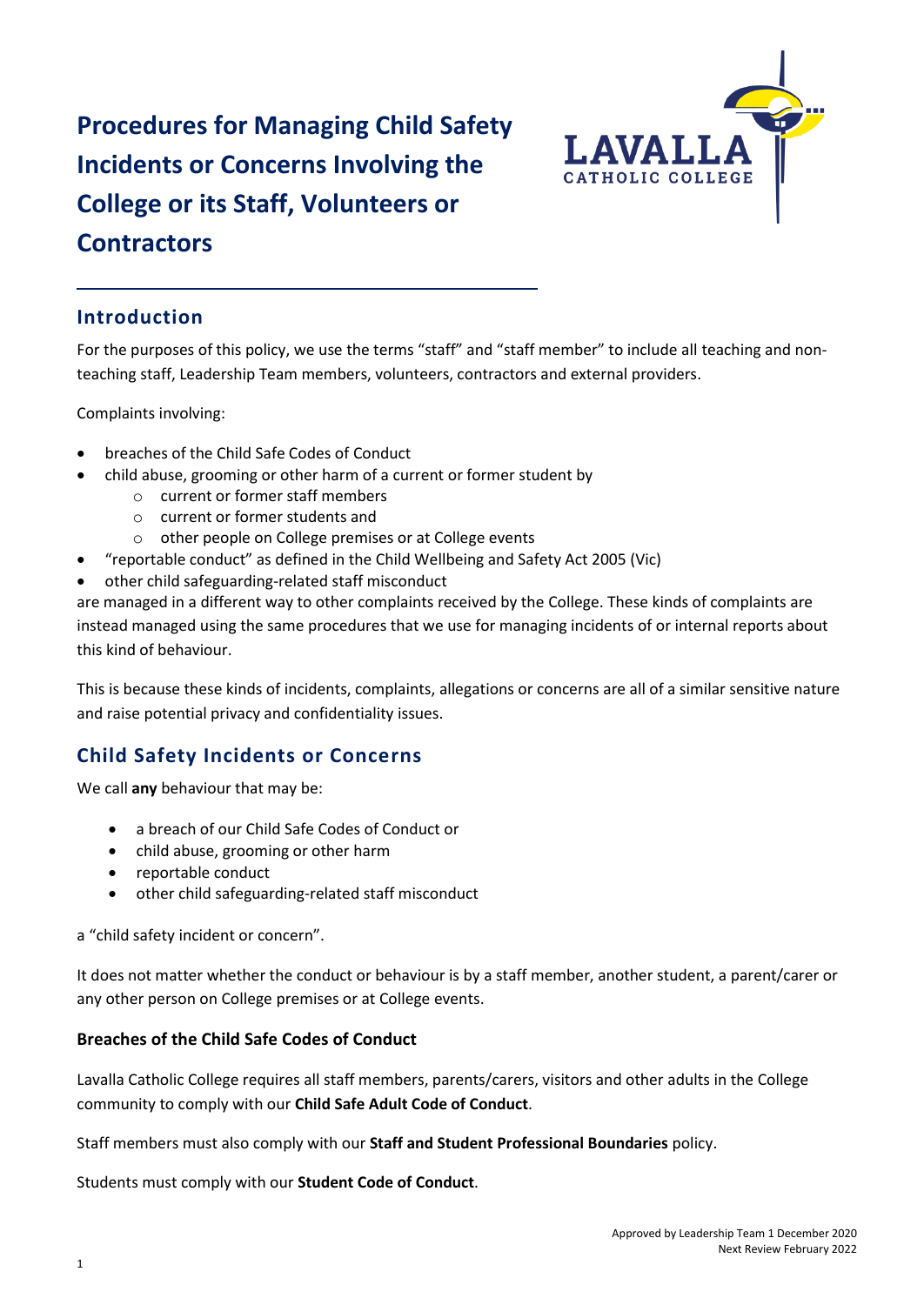Any breach of these Child Safe Codes of Conduct is considered a child safety incident.

# **Child Abuse, Grooming or Other Harm of a Student**

Our child safeguarding policies set out the different definitions and key indicators of child abuse, grooming and other harm of students. The following is covered by these definitions and indicators:

- sexual abuse and sexual offences
- grooming, behaviour, grooming offences and encouragement (to engage in sexual activity) offences
- physical abuse and physical violence
- emotional or psychological harm
- neglect.

In addition to family members, other adults associated with a student can subject the student to these behaviours, including staff members, other students and other people associated with the College.

# **Reportable Conduct**

The College has a legal obligation to investigate and report to the Commission for Children and Young People (CCYP) of all incidents or allegations of "reportable conduct," or of staff misconduct that may be "reportable conduct", as defined in the Child Wellbeing and Safety Act 2005 (Vic) (CWS Act).

Section 3 of the CWS Act defines "reportable conduct" as:

- a **sexual offence** or **sexual misconduct** committed against, with or in the presence of, a child, whether or not a criminal proceeding in relation to the offence has been commenced or concluded
- **physical violence** committed against, with or in the presence of, a child
- any **behaviour that causes significant emotional or psychological harm** to a child or
- **significant neglect** of a child.

Not all physical contact, verbal communication and other behaviour of staff members is reportable conduct. Reasonable or accidental conduct is **not** reportable conduct.

Some examples of conduct that is **not** reportable conduct include a staff member touching a child on the arm to get their attention, guide them or comfort them, a teacher raising their voice to attract attention or restore order in a classroom, or conduct that is established to be accidental.

## **Other Child Safeguarding-Related Staff Misconduct**

"Misconduct" is defined by the CCYP as conduct that is a departure from the accepted standards of the role and is intentional or seriously negligent.

At the College, child safety-related staff misconduct includes:

- breaches of key child safeguarding policies/procedures
- purposeful neglect of duties/responsibilities
- alcohol and/or other substance abuse
- physically, verbally or emotionally abusive behaviour with or in the presence of students
- other behaviour or conduct that risks the safety or wellbeing of students or others at the College.

Child safety-related staff misconduct is considered a child safety incident.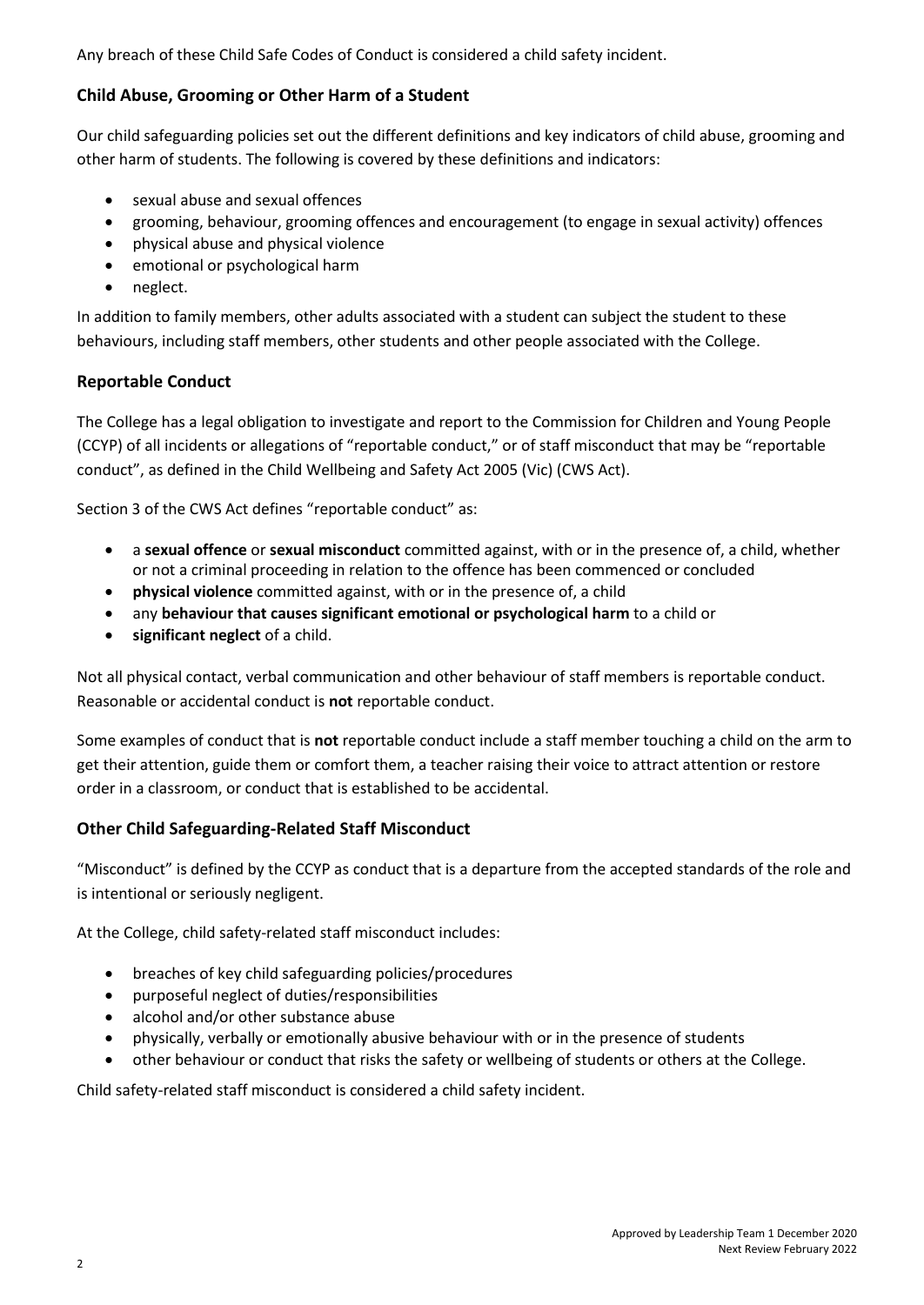# **Child Safeguarding-Related Complaints**

It is critical that the broader College community tells us about all child safety incidents or concerns that occur at or otherwise involve the College. This enables the College to ensure the safety and wellbeing of students and to comply with its legislative reporting obligations.

We call any reports made to the College about child safety incidents or concerns at or involving the College or its staff members a "child safeguarding-related complaint."

# **Making a Child Safeguarding-Related Complaint to the College**

If you would like to make a complaint about:

- a breach of the Child Safe Codes of Conduct
- child abuse, grooming or other harm of a current or former student by
	- o current or former staff members
	- o current or former students
	- o other people on College premises or at College events
- "reportable conduct" as defined in the CWS Act
- other child safeguarding-related staff misconduct

you can do so by:

- 1. Sending an email to Doug Doherty (Senior Child Safeguarding Officer)[: dohedou1@lavalla.vic.edu.au](mailto:dohedou1@lavalla.vic.edu.au)
- 2. Writing a letter to the College (P.O. Box 1080, Traralgon 3844) addressed to the Senior Child Safeguarding Officer.
- 3. Telephoning the College (51 74 7355 or 51 74 5272) and asking to speak to the Senior Child Safeguarding Officer.

If the Senior Child Safeguarding Officer is the subject of your complaint or allegation of misconduct or reportable conduct, please contact the Principal.

# **Investigating and Managing Child Safeguarding-related Incidents and Complaints**

## **Immediate Actions**

Depending on the nature of the incident, complaint, allegation or concern, after receiving the internal report or the child safeguarding-related complaint, the College will:

- determine whether the conduct in question amounts to child safeguarding-related staff misconduct, as defined in this policy, and/or reportable conduct that must be further investigated and reported to the **CCYP**
- if required by law or by our child safeguarding policies and procedures report the matter to the DHHS Child Protection, the Police and/or other relevant external agencies.

The College will conduct an initial risk assessment in consultation – if an external report has been made – with the Police or DHHS Child Protection, to identify and mitigate any ongoing risks to student safety and wellbeing.

The College will also ensure that support is provided to any students, staff members and family members impacted by the incident, concern or complaint.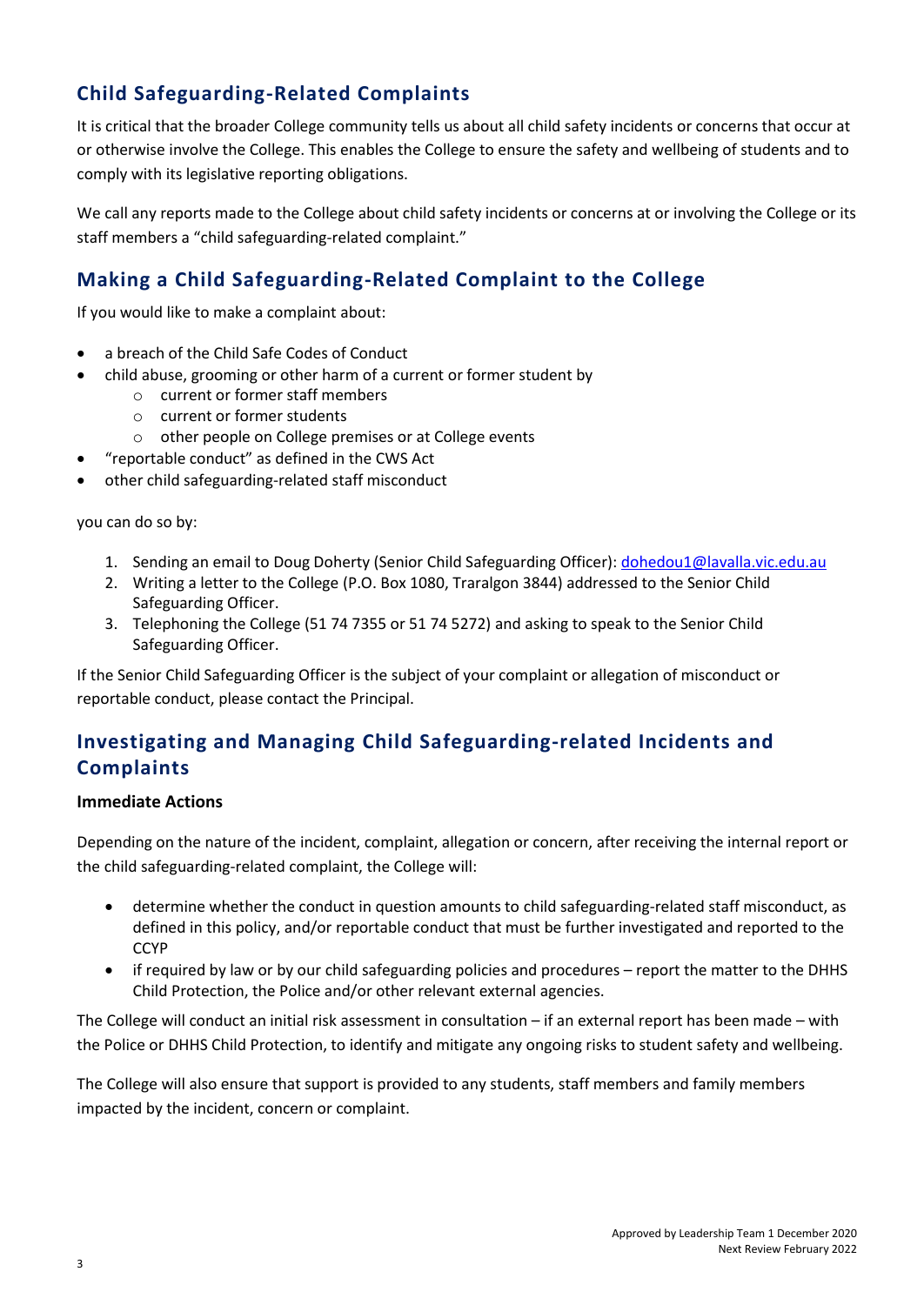# **The Internal Investigation**

The College will then conduct an internal investigation of the incident or complaint, led by the Principal or an external investigator.

However, if DHHS Child Protection or the Police are investigating the alleged conduct, that investigation takes precedence and the College's investigation will **only** proceed with their permission.

When conducting the internal investigation, the College follows the National Office of Child Safety's **[Complaint](https://pmc.gov.au/sites/default/files/publications/nocs-complaint-handling-guide.pdf)  [Handling Guide: Upholding the Rights of Children and](https://pmc.gov.au/sites/default/files/publications/nocs-complaint-handling-guide.pdf) Young People.** The appendix **flowchart** sets out how these procedures work.

All internal investigations uphold the principles of procedural fairness and confidentiality – information is only shared with those who need to know.

#### *Investigating and Managing Behaviour by a Student Against Another Student*

Responding to this kind of child safeguarding-related incident or complaint involves considering the College's duty of care both to any student who is a victim and to the student who is the alleged perpetrator, as well as to other students.

The Principal will follow our student discipline policies for these investigations.

## *Investigating and Managing Behaviour by Non-Staff Members on College Premises or at College Events*

Where the child safety incident, or the child safeguarding-related complaint, involves behaviour by a person who is neither a current or former College student nor a current or former staff member (for example they are a parent /carer or a visitor whose behaviour occurs on College premises or at a College event), the College's investigation is generally limited.

It may involve only the risk assessment and a subsequent review of our systems, policies and procedures to ensure future safety and wellbeing of our students.

# *Investigating and Managing Reportable Conduct and Breaches of the Child Safe Codes of Conduct that Amount to Reportable Conduct*

When a child safety incident or concern involves, or a child safeguarding-related complaint alleges, conduct that amounts to reportable conduct, the College is required by law to notify the CCYP and to conduct an internal investigation.

When conducting these internal investigations, the College follows the CCYP's **[Guidance for Organisations:](https://ccyp.vic.gov.au/assets/resources/Reportable-Conduct-Guidance/CCYP-Investigation-guide.pdf)  [Investigating a Reportable Conduct Allegation](https://ccyp.vic.gov.au/assets/resources/Reportable-Conduct-Guidance/CCYP-Investigation-guide.pdf)** which sets out the minimum standards that must be followed when planning and conducting reportable conduct investigations under the CWS Act.

The steps that will be followed for reportable conduct investigations include:

- Planning the investigation (including planning the involvement of the child)
- Information gathering
- Staff member response
- Ensuring support during the investigation
- Making findings and determining outcomes/actions
- Taking action.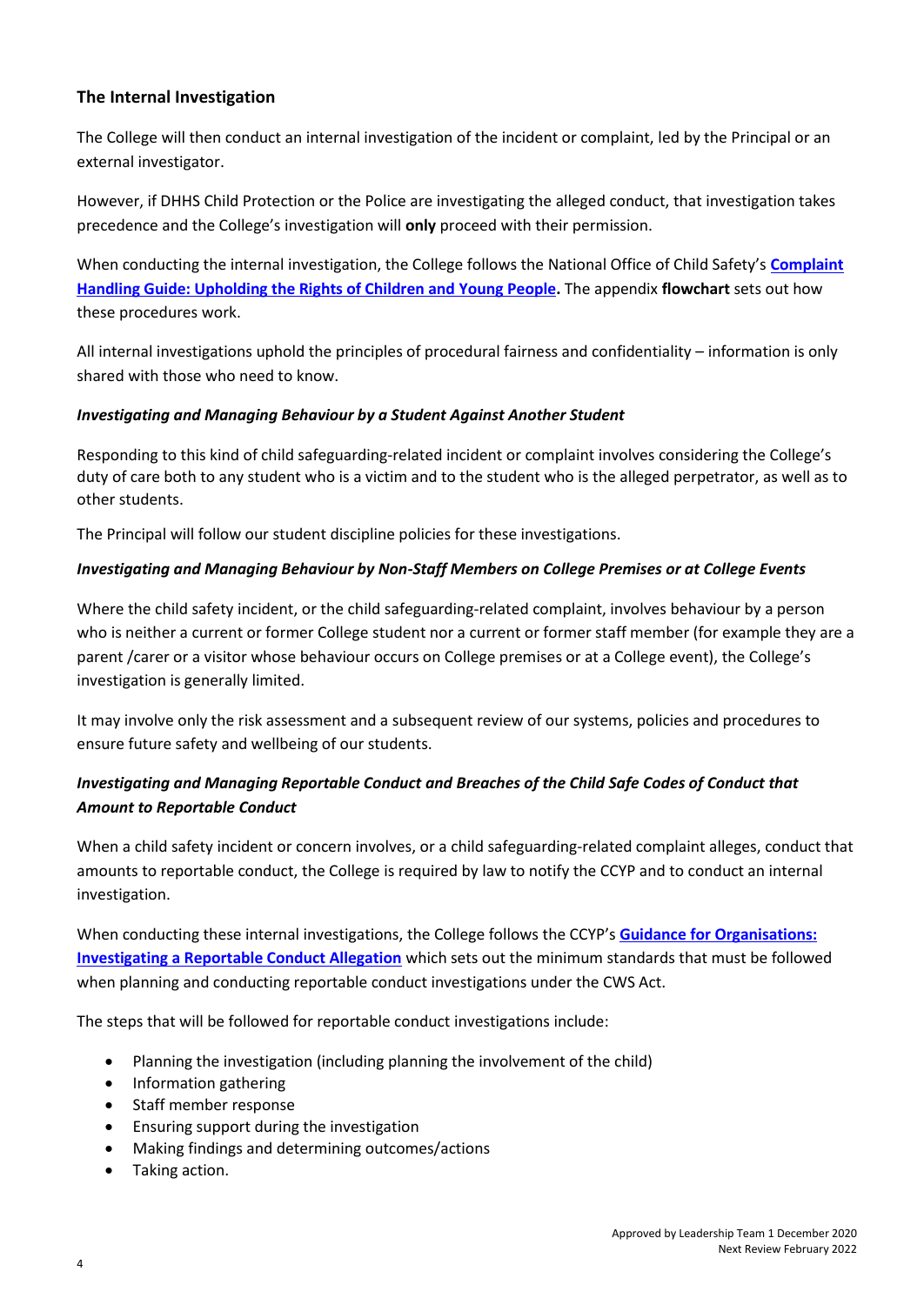In addition, further risk assessments are conducted during the internal investigation and at the end of that investigation.

# *Investigating and Managing Child Safety-Related Staff Misconduct and Breaches of the Child Safe Codes of Conduct that do Not Amount to Reportable Conduct*

Child safeguarding-related staff misconduct that does **not** amount to reportable conduct, and minor breaches of the Child Safe Codes of Conduct by staff members, are managed through our Human Resources policies and procedures relating to discipline and termination.

If a child safeguarding-related complaint has been made about the conduct, and it is determined through the College's investigation that child safeguarding-related staff misconduct or a minor breach of the Child Safe Codes of Conduct has occurred, the College will notify the complainant of the finding and of the corrective actions that will be taken.

## *Record Keeping About Investigations*

Records are kept at each step of the investigation process including:

- records received or created during investigations (such as notes of interviews and documents received)
- records of findings
- records of actions proposed and taken.

These are kept in a safe and secure location.

# **Reviews of Investigation Procedures and Outcomes**

## **Internal Reviews of Complaint Outcomes**

If a child safeguarding-related complaint has been made, the complainant and other people who are involved in the matter (such as a staff member, student who is the alleged victim and their parent/carer) and who are not satisfied with the management or outcome of the complaint may request an internal review of:

- the procedures undertaken
- findings made
- disciplinary actions proposed or taken and/or
- other outcomes (including a decision not to make a finding or to take disciplinary or other action).

Requests for internal reviews should be made to the Principal.

## **Oversight of Reportable Conduct Investigations by the CCYP**

The CCYP monitors compliance with the Reportable Conduct Scheme in Victoria and oversees investigations of reportable conduct undertaken by the College. The CCYP can:

- support and guide the College to conduct a robust and fair investigation
- initiate, in limited circumstances, its own investigation of the matter.

Any person who believes that the College has inappropriately handled or inappropriately responded to an allegation of reportable conduct can notify the CCYP. The contact details for the CCYP are as follows: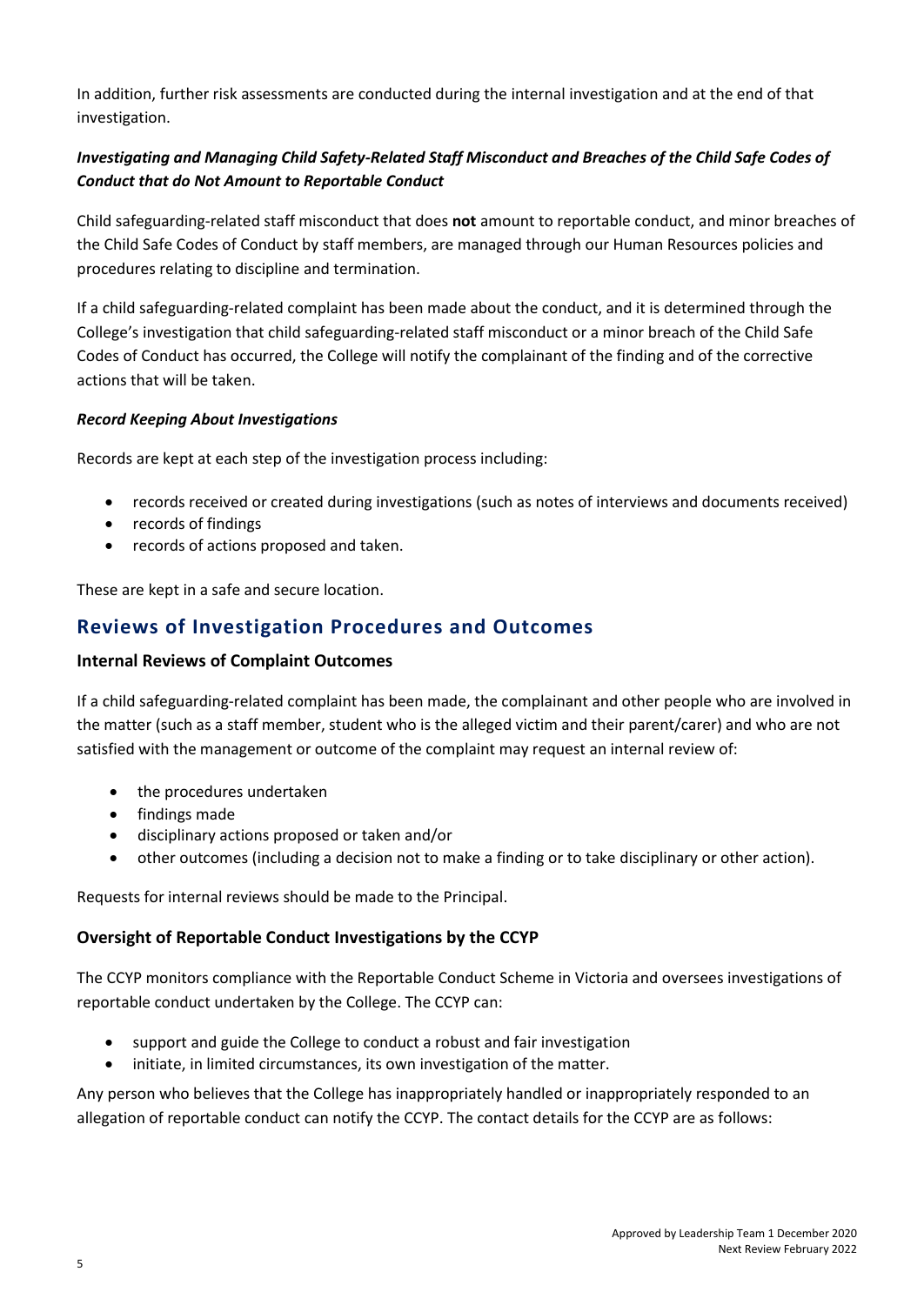#### Email[: contact@ccyp.vic.gov.au](mailto:contact@ccyp.vic.gov.au)

Call: 1300 78 29 78 (Answered 9.00am–5.00pm, local call from landline)

fax: (03) 8601 5877

# **Disclosing Information to the College Community**

The College will consult with any relevant external agencies (such as DHHS Child Protection or Police) to determine when, what and by whom information can be shared.

# **Sharing Information with Parents/Carers and Students**

The parent/carer of a student who is an alleged victim of a child safeguarding-related complaint, or any child safety incident or concern occurring at or involving the College, has a legitimate interest in being told that their child is an alleged victim and of the nature of the incident, complaint or allegation.

The parent/carer and student also has a legitimate interest in being informed of the process, progress and findings of any investigation, and of any action that might be taken after the investigation is completed.

However, special issues may arise that require an adjustment to normal information sharing practices. Legal impediments may impact the timeliness of disclosing information, the type or amount of information that is disclosed and to whom the information is disclosed, particularly in the case of reportable conduct allegations.

# **Sharing information with the wider College community**

The College takes great care to assess the relevance and appropriateness of sharing information about a child safety incident or concern, or a child safeguarding-related complaint, before providing any information about it to the wider College community. This is because even the confirmation of an incident or allegation can lead to the identification of a victim.

Generally, information that may identify the victim of the incident, concern or complaint will not be shared with the wider College community without the consent of the victim and/or their parent/carer.

However, if the matter involves reportable conduct, it is an offence to disclose information that would enable the identification of a person who notified the CCYP of the matter or of a child in relation to whom a finding of reportable conduct was made. Therefore, that kind of information cannot be shared with the wider College community.

# **Where to Find More Information**

For more information about our policies and procedures relating to the College's management of child safety incidents or concerns occurring at or involving the College or its staff members, child safeguarding-related complaints, or complaints handling generally, please contact our Senior Child Safeguarding Officer or Complaints Manager.